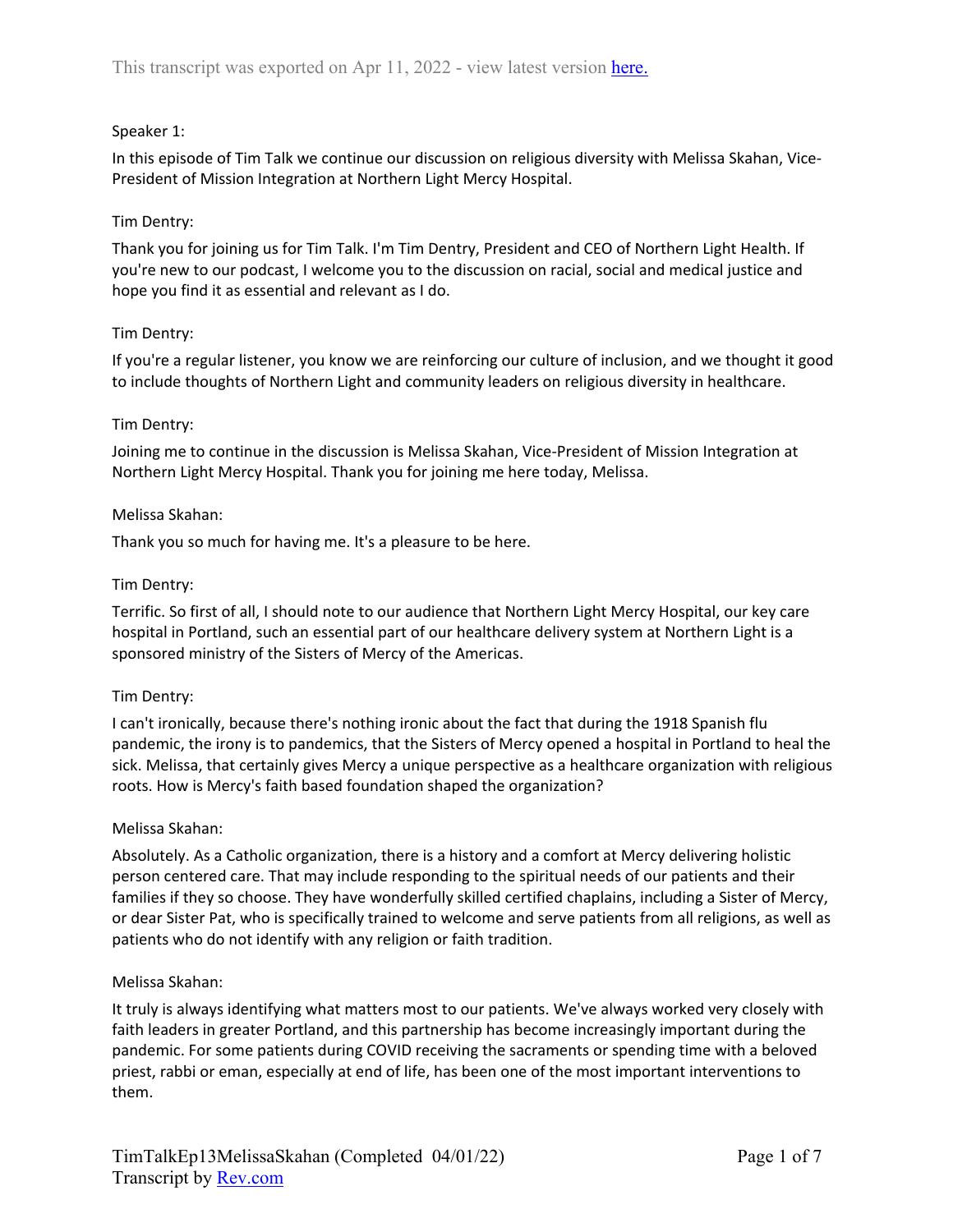## Melissa Skahan:

A local Episcopal priest had the opportunity at the onset of COVID to don PPE and spend time at the end of life with a beloved parishioner. He wrote to us afterwards and said, "Yesterday I was called in to anoint a dying COVID-19 patient. She was still able to talk to me and told me about her grandchildren. She said the 23rd Psalm and the Lord's Prayer and smiled and held my hand. It was one of the more moving visits I've ever made.

### Melissa Skahan:

"I want to tell you how amazing the staff was, from the person at the employee entrance, to the Catholic chaplain, to the incredible nurses at the nurses' station. Every person was a model of compassion and gentleness combined with real professionalism and care.

### Melissa Skahan:

"Their attention to making sure I was gowned up and scrubbed correctly and their support of the family who were there made it all feel safe. It also felt loving and peaceful, mercy at the heart of healing."

## Melissa Skahan:

It is in these moments, Tim, we draw upon our faith traditions and our partnership with local clergy to deliver the expert care that truly honors the person and the interconnectedness of mind, body and spirit.

## Tim Dentry:

Thank you, Melissa. The interconnectedness of mind, body and spirit, that is such an important awareness of our caregivers, that we have a responsibility to be sensitive to all three characteristics of the lives of those that we serve and each other.

### Tim Dentry:

As we record this conversation the COVID-19 infection rate is rising rapidly. Hospitalizations are increasing around the country and here in Maine. While we are now COVID seasoned veterans in many ways, we're in our ninth month of pandemic response. Everyone is a bit fatigued, some more than a bit fatigued, and the situation can be emotionally exhausting even as we brace ourselves for more outbreaks.

### Tim Dentry:

What I know of healthcare workers, and especially my colleagues at Northern Light, is that under those stressful conditions we still rise to the challenge and show our true colors as people caring for others who are the most vulnerable, but still it's a huge demand on our staff. How has Mercy Health tendered the spiritual needs of each other, of our staff?

### Melissa Skahan:

Absolutely. When I think of this moment the distress is ever present for our team. As we prepare to serve it is so important to hold space for colleagues. Really holding space for colleagues gives voice to their concerns. Truly by naming the implications of the pandemic for our staff and normalizing the distress we set the stage to identify new ways for both self and group care.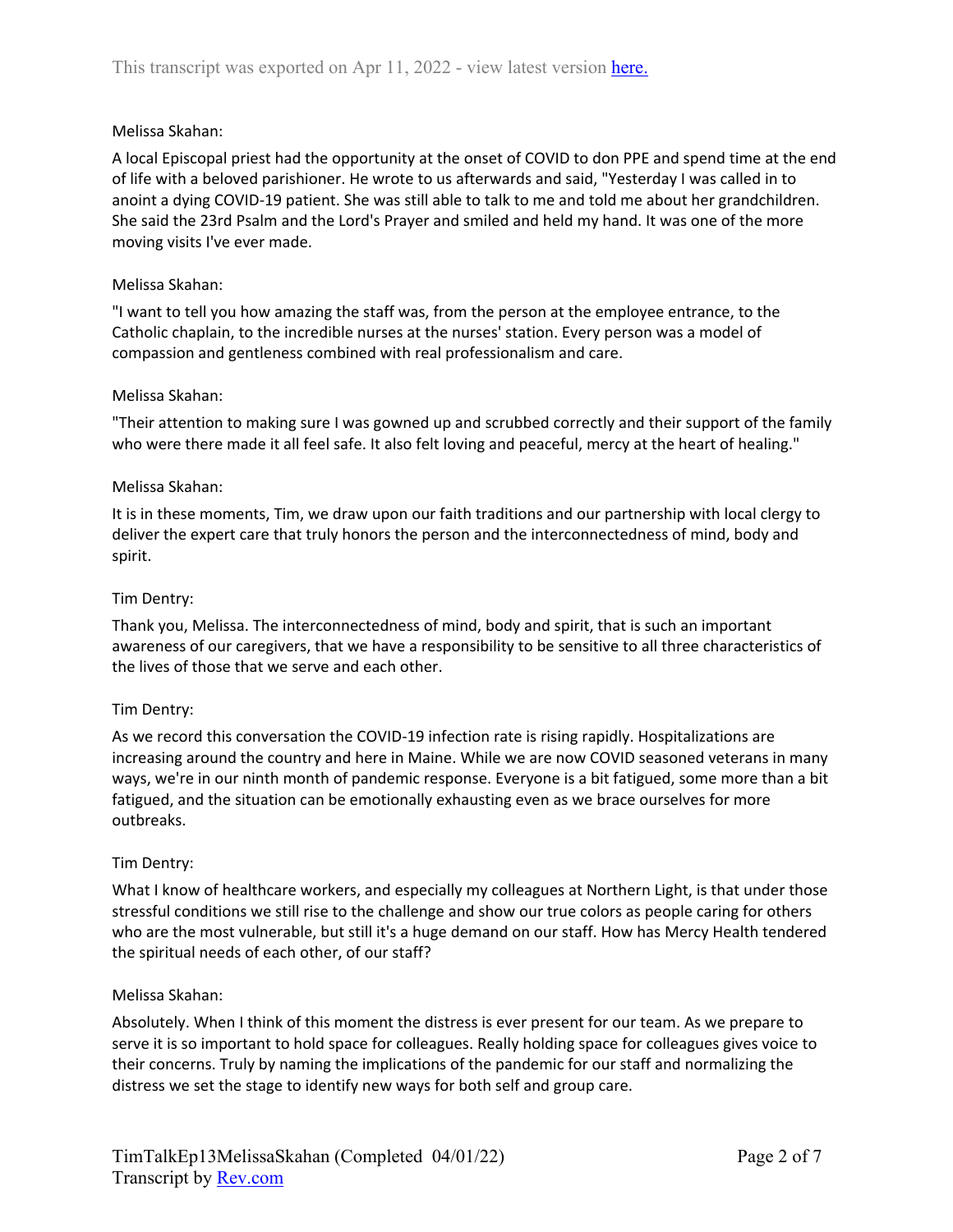## Melissa Skahan:

Rounding by our senior leaders, chaplains, behavioral health colleagues and managers, and responding to the staff needs demonstrates our caring and concern. At Mercy we've head daily debriefs with our behavioral health team, partnered with Acadia. We've have chaplains staff warm lines and encourage colleagues to use EAP. Our chapels and meditation rooms remain open to our staff and daily mass is projected into the patients' rooms.

### Melissa Skahan:

Active listening and allowing the time to be fully present for any colleague who is expressing distress is sacred work in healthcare, and it calls on each of us in this moment.

## Melissa Skahan:

I'm also reminded this week of the power of rituals such as daily reflections, and we always look forward to your reflections every week, Tim. At Mercy we post daily reflections on the internet, and a provider reached out to me to share that she felt overwhelmed and turned to the internet to spend a moment with a reflection.

### Melissa Skahan:

She shared that she had chosen to print that reflection and hang it in her office, where she could see it throughout her day for comfort, but also to reconnect her with her purpose. Whether prayer, poetry, art or inspirational quote, the reflections allow us to center ourself during these extremely challenging times.

### Tim Dentry:

Melissa, thank you very much for your thoughtful answers. The examples you gave are waiting by serving. In my formative years as a leader in healthcare were with two Catholic health systems, one sponsored by the Sisters of Mercy and the other by the Sisters of Bon Secours, and servant leadership was ingrained in us.

### Tim Dentry:

I will say that now in these not latter years... Well, latter than it was before of my career, being a servant leader is actually the most rewarding aspect of my career and of my work. I would say that early on it's something I was learning and I was making sure I had in the forefront. Now it's just who I am, and therefore it is the most rewarding aspect, because I can be who I am and it's something that is giving and nurturing those that I work with.

### Tim Dentry:

So it is in seeking out others and showing them that you care, and start by listening, and tuning in to what might appear small to you on the surface but what may be a very big matter in someone's life. That example that you gave of your colleague is one. That's what it's all about, and how we get better as an organization, and how we get better as individuals.

### Tim Dentry:

So I would like to take this opportunity now to hear what's foremost on your mind with regard to these issues, Melissa. What would you like to ask of me?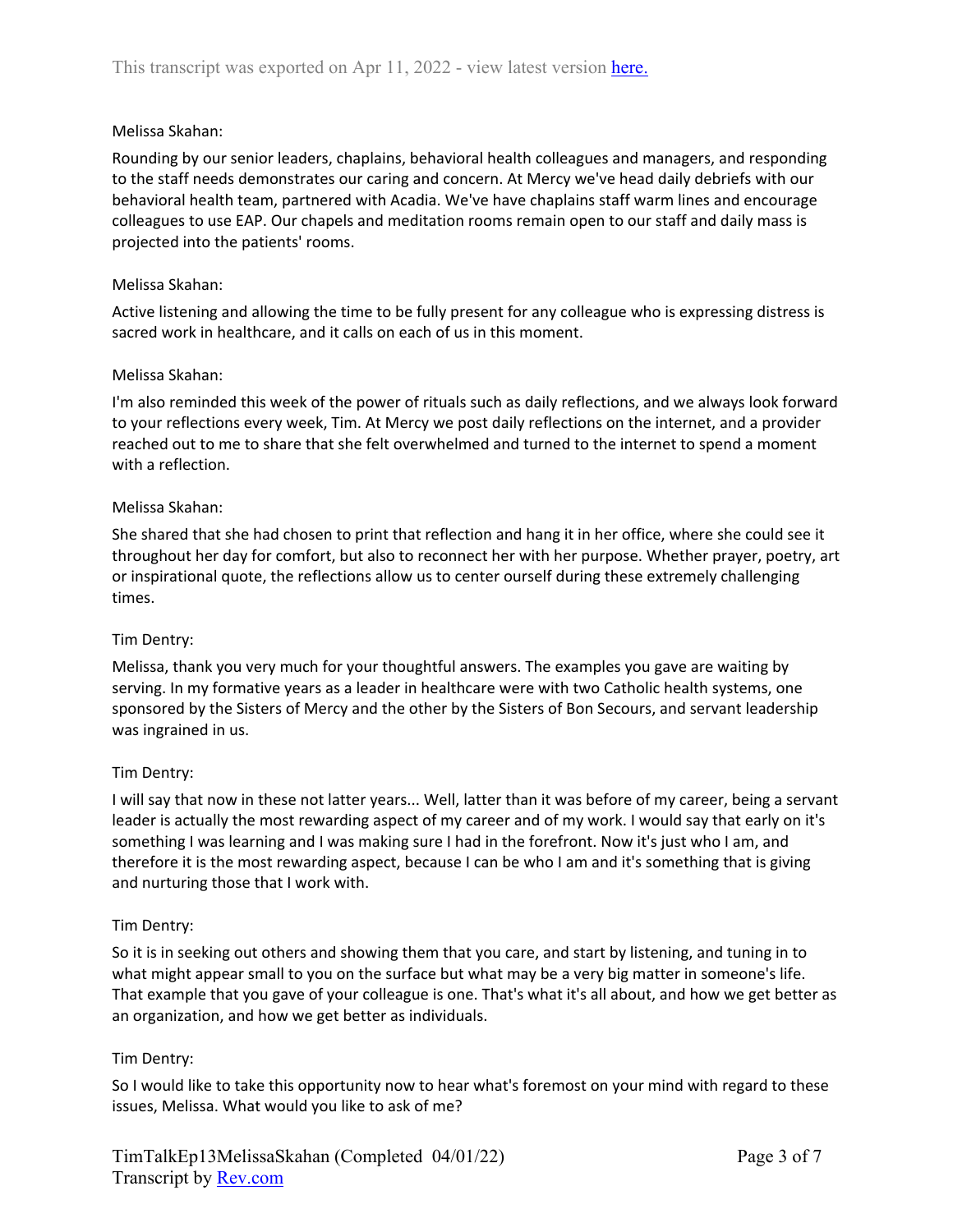## Melissa Skahan:

Absolutely. Beyond our patients' symptoms and their chronic conditions and diagnoses we want to know them as people. We want to know how their medical conditions impact their life, their families, and their spirits. How do we prepare our colleagues to embrace religious diversity and spirituality to insure that healing and comfort is part of our person centered care? Does spirituality have a place at Northern Light Health, Tim?

### Tim Dentry:

Great, great questions. Some of the most beautiful experiences in my lifetime came from different countries around the world and learning from their spiritual and faith based cultures. I saw profound expressions of faith in East Africa and the Middle East and other regions around the world.

### Tim Dentry:

There was a common thread, a universal truth, a connection with something bigger than ourselves. There was a clear sense of service to others and what is most important in their lives. I see that as spirituality, and it's common in us all. We may express that spirituality in different faiths or within people who do not profess to a certain faith, but it's still spiritual. It's still personal.

## Tim Dentry:

So to your questions, we are emphasizing training programs at Northern Light and within performance reviews which include awareness and sensitivity to the healing and comfort needs of our patients, including an appreciation of religious diversity. Most importantly, through these talks, our Friday reflections and the actions of our Diversity, Equity and Inclusion Council we're helping to nurture a Northern Light culture of caring for one another.

### Tim Dentry:

That's a concept which now it's a vision for me. It was a concept that I struggled with previously in my career, and now I think it's full-blown, and as CEO I believe I'm able to really nurture that every day and have a big influence on that. I just want to say it again, culture caring starts with caring for one another, and that means having a place at the table for all those who embrace that culture and respect differences of practicing one's faith, or even those choosing not to practice a particular faith.

### Tim Dentry:

So you also asked me does spirituality have a place at Northern Light? Great question. I have always believed that hospital, the practice of medicine, nursing... As you know, I think I've told you before, my mom was a nurse and my early mentors were nurses, and women religious by the way.

### Tim Dentry:

In all aspects of care in all those who support the direct caregivers, all of us are in the service of a higher cause, something bigger than ourselves. The diversity of faith among our Northern Light colleagues and the communities we serve strengthen our culture.

# Tim Dentry:

At the heart of that diversity is, again, the universal truth at a spiritual level where our work lies. I see examples of spiritual depth everywhere, the supply chain staff doing all they can to assure safe and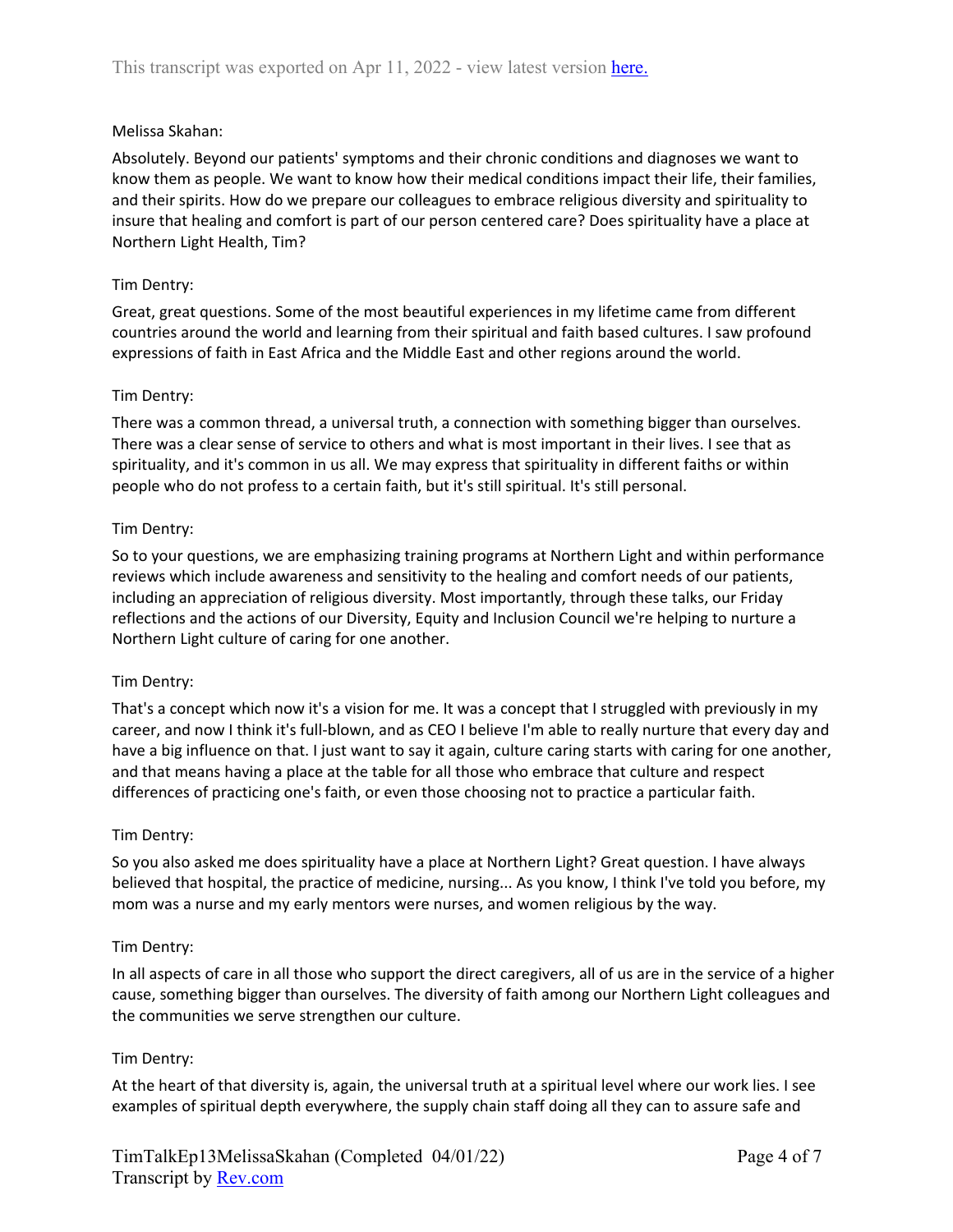available material for our colleagues; our HR staff helping colleagues navigate their families' health plans; pharmacists increasing their personal interactions with patients during COVID; our environmental staff being so diligent in their work to keep us all safe; and the care and love in the eyes of our caregivers in helping worried families and patients in the office practices, hospitals, and even their homes.

# Tim Dentry:

One Northern Light colleague recently wrote this. "I was privileged to visit over 20 foreign countries and directly observed and participated in the diversity that is our humanity. I worked directly with military members of seven different countries and as yet to find a one I would not call friend." Now that's spirituality, serving the higher purpose.

## Tim Dentry:

We rock in our spirituality. That is what motivates us. We define spirituality universally and honor and respect diverse beliefs and faiths.

## Melissa Skahan:

Wonderful. Wonderful. So, Tim, medicine, religion and spirituality have a long and intertwined history. Religion and spirituality often shape how patients interact with healthcare and how they shape their choices, such as an openness to a medication or other intervention, preferred gender of the care team, and end of life decisions. What resources does Northern Light have to help with navigation for our diverse patients?

### Tim Dentry:

Great question. First I'll say that we are constantly developing this, so the way I'm going to answer that question today, we're going to have even more to update on and to share with the communities and those we serve in the coming months and years. We have great individuals, great teams all around this important topic.

### Tim Dentry:

But today what I would say is in recognition of the role of spirituality and religion plays, and to bring increased attention to the spiritual needs of not only patients and families, but also healthcare professionals, we have an intentional presence of spiritual care providers.

### Tim Dentry:

We serve many diverse communities, so we have many examples of patient care influenced by our religious and medical intersections, if you will. At Mercy, as you very well know, Melissa... You could say this better than I, but I'll state this. We have a minority health department or community health outreach workers that we contract with which acts as our cultural broker.

### Tim Dentry:

Mercy also created with Bowdoin College a resource guide of the top 12 communities that we serve that identify cultural norms, faith and values. At Eastern Maine Medical Center we've incorporated an accredited spiritual care training program, this is relatively new, for those interested in learning spiritual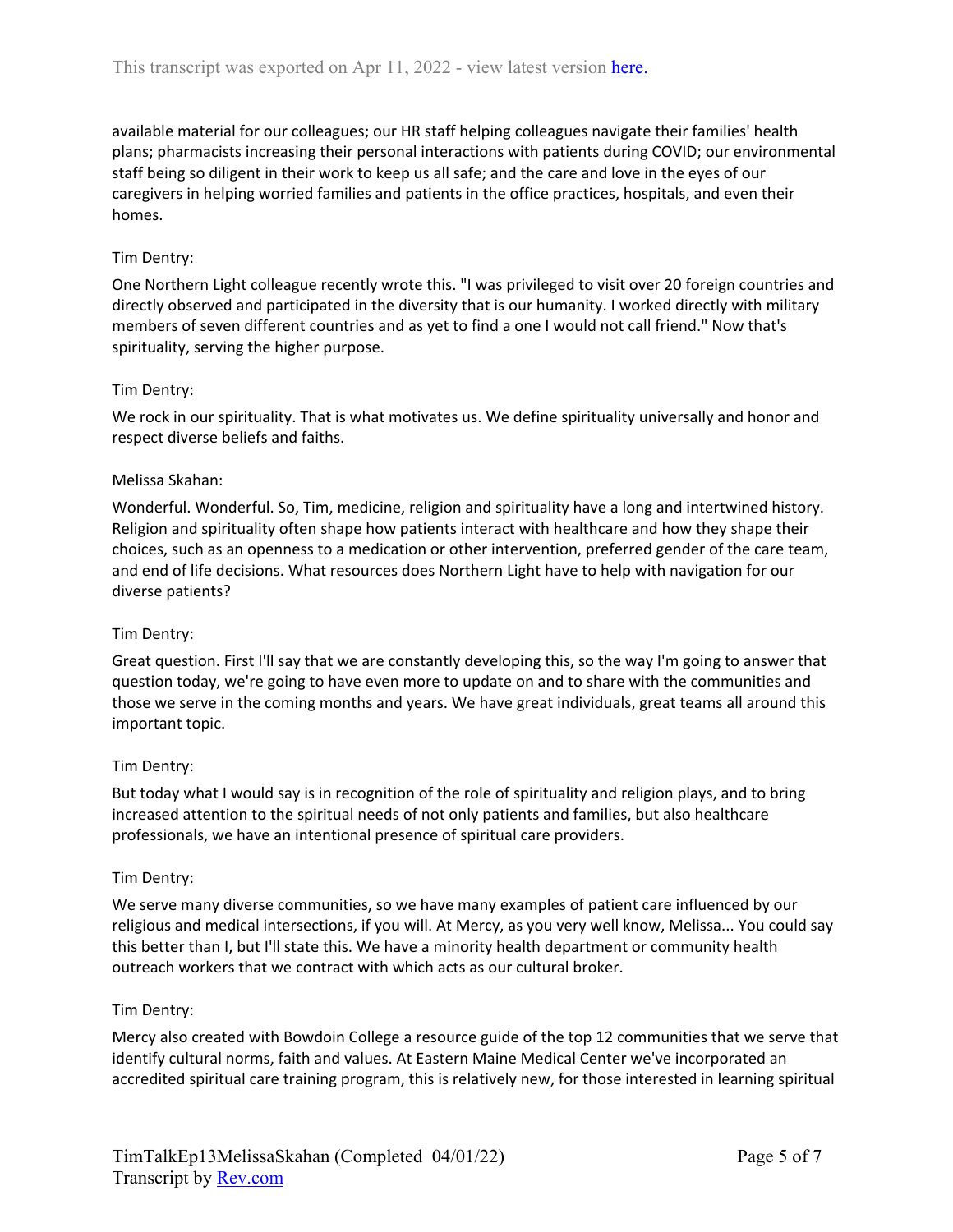care in a multi faith clinical environment through the Association of Clinical Pastoral Education. It's a big deal.

## Tim Dentry:

The aim of the Clinical Pastoral Education Program is to educate students around the complexity of religion and spirituality in the healthcare setting, increasing sensitivity and exploring the spiritual and moral stresses that may be present during the hospital admission. Really, really important.

### Tim Dentry:

Also at EMMC one partnership that's really provided great education and resources for patients and staff alike is our relationship with Jehovah's Witnesses' Hospital Liaison Committee. Our care team there at EMMC has been instrumental in insuring all available resources, including an elder from the church be available to support our patients and care team when navigating decisions and alternatives related to blood transfusions, for example.

### Tim Dentry:

Other Northern Light member organizations have created alliances with diverse communities of faith and spirituality for direct care in education in their communities. That's a big priority for Northern Light as a very community oriented and connected organization.

### Tim Dentry:

Part of our uniqueness is that we serve so many diverse communities around the state, so we want to embrace the diversity on a spiritual level as well with what makes sense in those communities, and what are important groups and communities within the communities.

### Tim Dentry:

So of course the common denominator is building trusting relationships with those community resources. Education, active listening, language support, and most importantly expressing humility, will most often develop the trust that is so necessary to meet all patient needs.

### Tim Dentry:

From trust then evolves great communications and partnership, and to me that's a really important lesson learned post-COVID, is that we're all reacting to an acute health problem, people hospitalized, on respirators, some meeting the end of their life because of COVID, and all the just turmoil that this has created.

### Tim Dentry:

But you know, maybe if we did more on the front end with the community and we had a trusting relationship we could do a lot more to prevent and anticipate and head off these kinds of awful situations that it brings into people's life, so I think it all gets connected.

### Tim Dentry:

So, Melissa, thank you for joining me here to continue the conversation.

### Melissa Skahan: